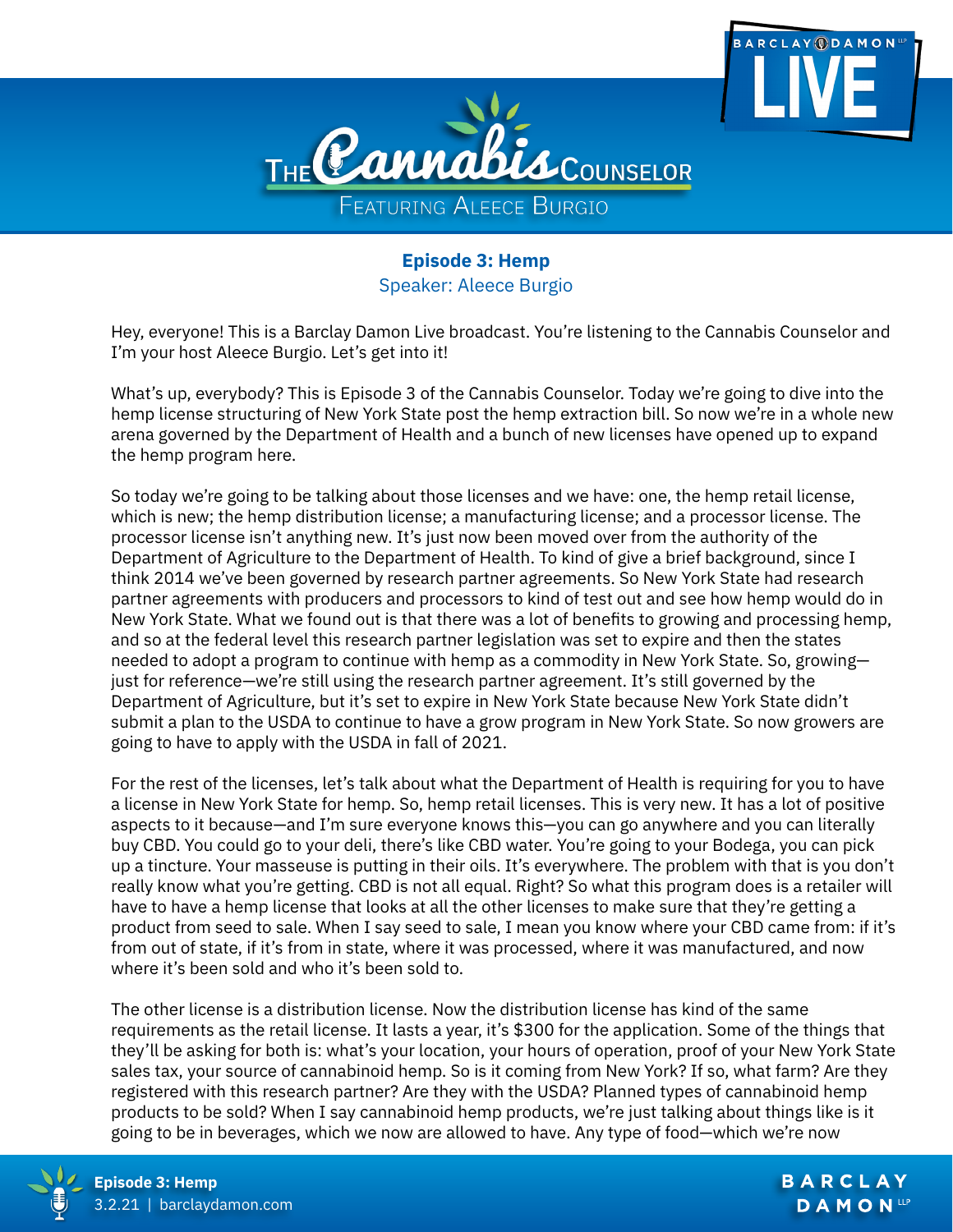

allowed to have, you know, small amounts of CBD in cannabinoid food products. Is it a tincture? Is it a salve? Is it a lotion? Is it a pill? Those are the products you need kind of list out and let the New York State Department of Health know what you're going to be putting on your shelves.

The third license is this manufacturing license. It's an important one because I think it's where the most gray area activity has been in terms of using finished products and putting it into other products you're selling to the consumer. So what do I mean by that? A manufacturer is someone who might be getting a processed cannabinoid product—so processed cannabinoid extracted CBD—and then putting it in something else. And so you're not the processor as defined by this research partner agreement. But what are you? In this case, you're a manufacturer and there was no license for you to apply under in the last year because you didn't need the bill for what the research partner agreement said. So a lot of people...a lot of businesses were taking finished CBD product and putting it into other things: things like lotions, things like tinctures and salves, and other products where you would white label it and now it's your product. Manufacturers need to have a manufacturing license. They're considering it a processors license, but kind of its own thing. And that license is good for I believe—let me just double check here—I think it's good for two years and it's a \$2,000 license fee and a \$500 application fee.

We actually had a lot of clients who were in that gray area manufacturing and they were big business. They were people who were doing a lot of other things, and it was kind of the tail end of their operations. And at the time, they didn't need a license, but now you need a license. And so it's considered a processor license, which a processor license cost more. Right? That's when we're talking about extraction. Processor license is going to be \$4,500 license and \$1,000 to apply. Manufacturers and processors are going to need apply with the same documents. You're going to need a business plan. You'll need an extraction method (that's more so for the processor), but you'll also need to probably talk about your manufacturing methods. You have to show—just like in a retail—your planned source of cannabinoid hemp or hemp extract. They want to know where your CBD or your hemp extract is coming from. That's a really important part of this full-service hemp space. It's incredibly progressive. There isn't really a hemp program in the country like New York's right now, which is very cool to be a part of. But they want to know where your hemp is coming from. Worker's comp, product liability insurance, certificate of occupancy, GMP audit: good manufacturing practices. This is going to be part of every processor for the future—whether it's hemp or marijuana. You will need to get a GMP certification. It takes a little bit of time and there's a lot of companies that do it. So if you need a referral to one, please feel free to reach out. But these are going to be just topics that are going to continue to come up and your GMP certification and your certificate of occupancy are going to be your long-lead items. These are things that are going to take you awhile when you want to get into the processor or manufacturing space if you don't already have them. And then the big one, the last one, is your ownership percent interest, which, you know, it's something you have break down. If you're planning on ever selling your license, that's obviously something to look at. Will you maintain ownership interest? Was it a financial burden? So be very confident on where your ownership interest is, where your investment points are, in order to move forward in your processing license.

So those are the four big licenses. Just to recap: it's the retail, it's the distributor, it's the manufacturing, and it's a processor license. And those are all available on the Department of Health website. There's this new portal that you go into. You have your Department of Health ID and you apply through that way.

So things to think about when you're entering into the hemp industry. It's a little bit different than where we were last year. Right now, there's no smoke whole hemp. There's a ban on flower. That's a really big deal because, for the better part of the research partnership agreement people, were selling smokable hemp because it really wasn't regulated. Again, it was another gray area. Not having